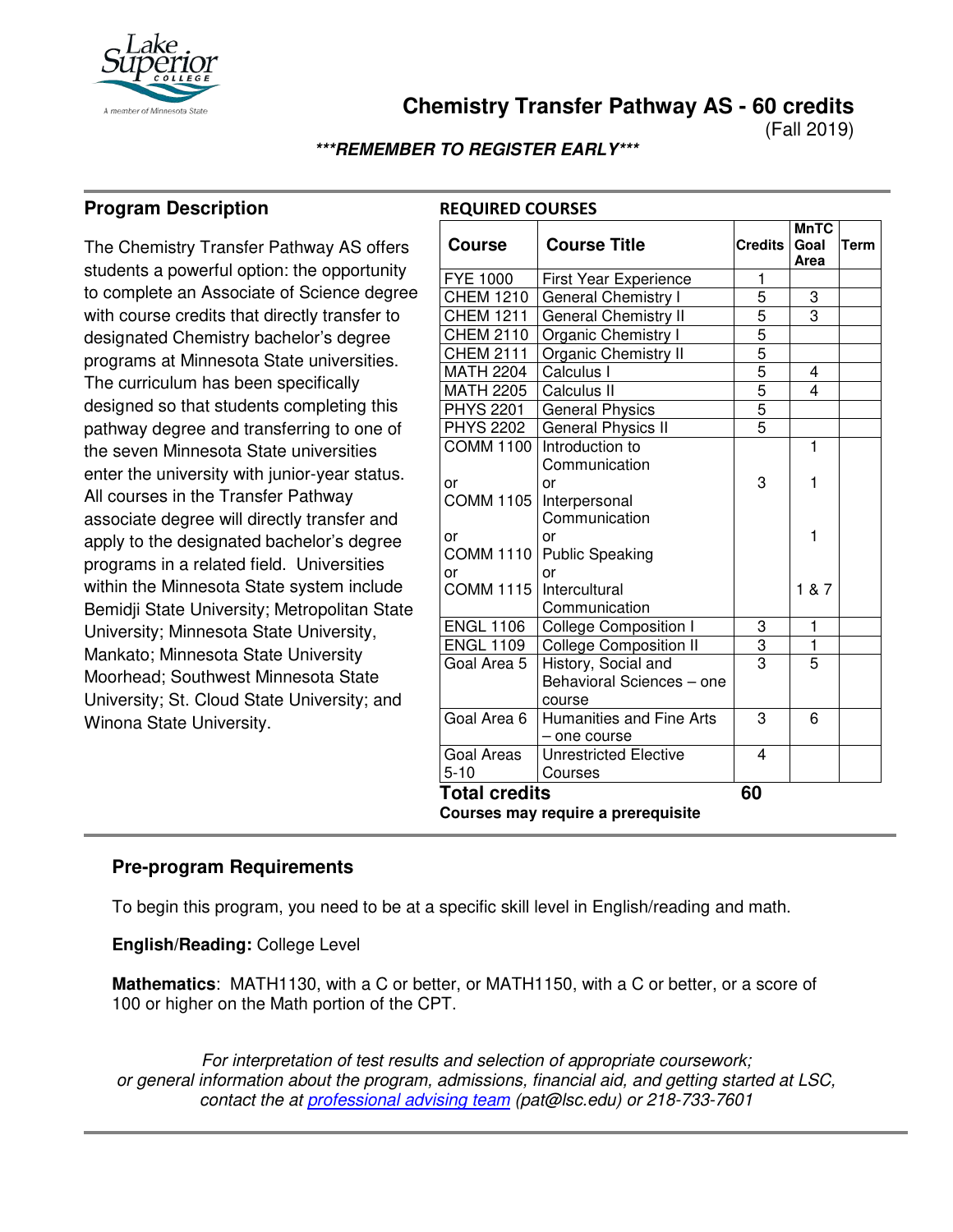

**Chemistry Transfer Pathway AS - 60 credits**

(Fall 2019)

**\*\*\*REMEMBER TO REGISTER EARLY\*\*\***

## **Program Outcomes**

- Demonstrate basic knowledge and understanding of the fundamentals of experimental and theoretical chemistry.
- Explain and apply skills in analytical thinking and problem solving, and apply scientific methods to experimental data.
- Demonstrate skills in laboratory operations including making accurate and precise measurements, preparing solutions, operating instrumentation, experimental design, and the interpretation and reporting of quantitative and qualitative data and results.
- Communicate their own data and analysis in oral and written communications that uses tables and graphs, describes detailed experimental procedures, and clearly explains conclusions, in order to create clear and compelling papers, posters, or presentations.
- Work both independently and collaboratively in the classroom and in the laboratory.
- Apply learned concepts to everyday situations and experiences and critically evaluate contributions to science reported in the media; identify valid approaches to scientific problem solving and reporting.

A student completing Lake Superior College's Chemistry Transfer Pathway and transferring into a designated bachelor's program in Chemistry at a Minnesota State University will have junior standing and may complete the bachelor's degree within an additional 60 credits. Students will be able to transfer to the following designated majors at Minnesota State universities:

At Bemidji State University: Chemistry, BA; Chemistry, BS

At Metropolitan State University: Chemistry, BS

At Minnesota State, Mankato: Chemistry – ACS Approved, BS

At Minnesota State, Moorhead: Chemistry, BA; Chemistry, BS

At Southwest State University: Chemistry, BA

At St. Cloud State University: Chemistry ACS Approved BS

At Winona State University: Chemistry, BS (ACS Environmental Chemistry and ACS Material Chemistry)

In order to graduate and be guaranteed admission to a Minnesota State University's designated program in chemistry you must earn an overall grade point average as indicated by the university to which you will transfer.